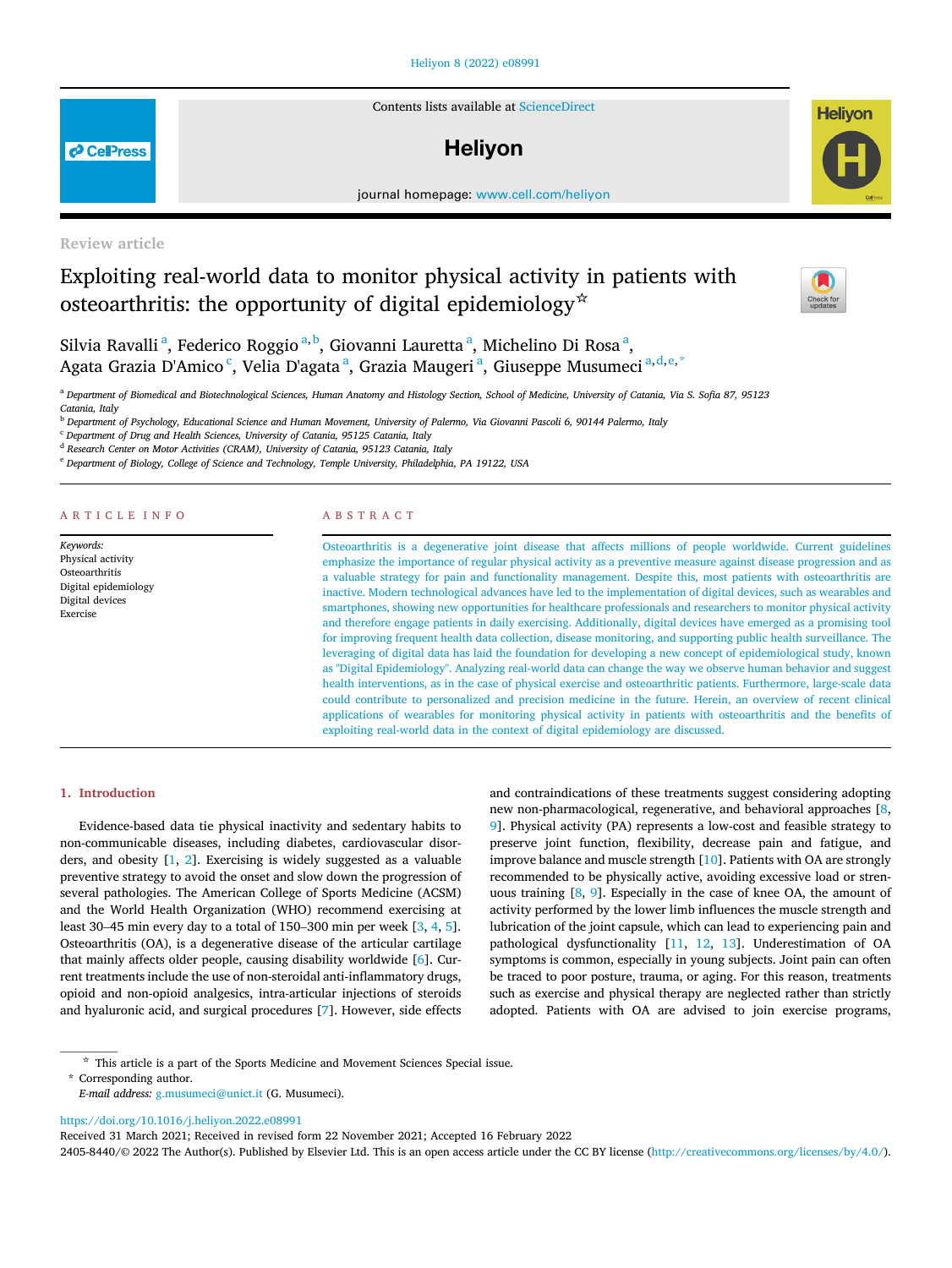although involvement is often very low. Maintaining awareness of the severe consequences of inactivity and the benefit of exercise is essential, especially in the presence of a musculoskeletal disorder.

Human Activity Recognition (HAR) is a scientific approach aiming to collect data from various human activities such as walking, running, sitting, driving, and other daily activities [[14\]](#page-5-13). Inertial measurement systems and wearables, such as smartphones or smartwatches, embedded with a 3-axial accelerometer and 3-axial gyroscope sensors are suitable for this use. The availability of digital devices with integrated sensors has sparked a growing interest in their use in health care systems and sports science [\[15,](#page-5-14) [16](#page-5-15)]. This approach strengthens the ability to recognize human activities in controlled and uncontrolled environments differently from biomechanics laboratories, which can only perform these measurements in controlled settings. Several wearable devices on the market are valid for monitoring human physical health [\[17](#page-5-16)]. The smartwatch market has grown exponentially in recent years. Sales of these devices were approximately 9 million in 2016, 12 million in 2017, reaching 22.6 million smartwatches sold in the United States during 2020 [\[18\]](#page-5-17). The high rise in sales of wearable devices reflects the interest in tracking everyday activities in consumers' lives [\[18](#page-5-17)]. The automatic recognition of PA practice and the monitoring of daily gestures through digital devices produce measurements that have been associated with the health status of several pathologies and have provided suggestions for their management [\[19](#page-5-18)]. Wearable devices can monitor PA in clinical practice and scientific research, especially for a prolonged period, revealing unpredictable changes in the investigated population [[20\]](#page-5-19).

This review aims at highlighting recent relevant literature about the use of digital devices for monitoring levels of PA in patients with OA, discuss the harness of real-world data deriving from digital devices in the context of digital epidemiology, and provide recommendations for researchers and clinicians approaching the use of wearables to collect health-data.

# 2. Methods

In this narrative review, we included articles from recent literature, providing a balanced and comprehensive overview of the most innovative discoveries on exercise monitoring for osteoarthritic patients and the current trends on management and statistical analysis of digital data. Subsequently, the selected articles were discussed in the following categories: "Wearables", "Smartwatch applications", "Digital epidemiology". Key words for literature search included osteoarthritis, knee OA, hip OA, physical activity, exercise, digital devices, smartwatches, digital epidemiology, digital devices. The searches were limited to studies published in English that included human studies related to the presented categories. Study designs included narrative, systematic and metaanalyses reviews, original articles and randomized controlled trials (RCTs). We excluded protocols, abstracts without a full article, papers that replicated data from another article. We started the literature search in October 2020 to March 2021 on PubMed, Scopus, Web of Science and Google Scholar. 56 sources met the eligibility criteria, considered appropriate for the purpose of the review. These included 23 narrative, systematic and meta-analyses reviews, 2 RCTs and 23 original articles 8 other sources (1 website, 7 Society and Health Authorities guidelines). Since clinical applications of wearable devices for monitoring physical activity in patients with OA and digital epidemiology represent two quite unchartered fields of research, not a sufficient number of original articles was available to initiate a systematic review, therefore a narrative scoping review was preferred.

# 3. Wearables to analyze physical activity in osteoarthritic patients

Physical activity is defined as any movement produced by the muscles that expend energy, but it can include moving during leisure time or running at 15 km/h. The suitability and affordable cost of the wearables can improve health analysis in both daily activities and sports practice conditions thanks to the prolonged data collection. Patients with musculoskeletal diseases such as low back pain, osteoarthritis, and rheumatic inflammatory diseases are not well predisposed to the practice of PA [\[21](#page-5-20)], although it is considered indispensable to reduce pain and hypo-functionality [[22\]](#page-5-21).

Farr et al. [\[23\]](#page-5-22) conducted one of the first studies about using wearables for a prolonged time in patients with OA. They attached an accelerometer through a belt to the right hip and measured the time spent in moderate, vigorous, and moderate-to-vigorous. Only 30% of the examined group (255 patients) achieved the CDC/ACSM recommendations [[24,](#page-5-23) [25\]](#page-5-24). The PA average minutes were moderate  $23.6 \pm 17.2$  min, vigorous  $0.95 \pm 3.5$  min, and moderate-to-vigorous  $24.54 \pm 19.1$  min. These results reflected a critical scenario among OA patients since a small percentage achieved a minimum of 30 min/day of moderate to vigorous PA.

A prospective study conducted by Morcos et al. [[26](#page-5-25)] recruited 122 patients with hip OA scheduled for total hip arthroplasty, observed a positive correlation between PA levels and UCLA Activity score, Western Ontario and McMaster Universities Arthritis Index (WOMAC), Pain Catastrophizing Scale (PCS), Short-Form Health Survey (SF-12) and Harris Hip Scale (HHS). All patients wore a wristband activity tracker, Fitbit, for 24/7 consecutive days prior to their scheduled surgery. The results showed, moreover, that the mean number of steps per day was 5721  $\pm$ 3920. In line with the criteria by Tudor-Lock [[27](#page-5-26), [28](#page-5-27)], which classifies as sedentary those who accomplish less than 5000 steps per day, 51% of the participants would be considered sedentary. According to their results, measuring the PA levels can predict functional recovery after total hip arthroplasty, making wearables valuable tools for healthcare professionals.

The psychosocial aspects can benefit from digital supports because the patients feel more involved in the surgical/rehabilitation program. Long times and delays in functional recovery often arise from a lack of communication with the doctor or the fear of pain. These devices can improve trust, reduce recovery times and enhance the cooperation between doctor and patient, whereas they are monitored during daily life. In terms of adherence, the OA patients can accept to wear a device, allowing an objective assessment of PA during everyday activities.

# 4. Smartwatch applications to monitor osteoarthritic patients

Two research groups analyzed the feasibility and acceptability of smartwatches by utilizing two different applications (apps), KOALAP [[29\]](#page-6-0) and ROAMM [\[30](#page-6-1), [31](#page-6-2), [32\]](#page-6-3), among knee OA patients. These two apps send, during the day, a survey to the consumer to evaluate the presence of pain, fatigue, falls, and activities practiced. Furthermore, the accelerometer counts daily steps as common smartwatches. These apps communicate with a specific online server, providing a reliable approach to remote personal health monitoring when worn.

Mardini et al. [[31\]](#page-6-2), analyzed the effectiveness of ROAMM (Real-time Online Activity and Mobility Monitor) data from 19 participants for 15 days classified in low and high OA pain groups. During the daily activities, the participants were surveyed in a random time window. The internet connection provided the data collection in real-time while the GPS recorded their location every 15 min to elaborate their travel pattern. The results showed a pain intensity range of 0–8 (highest reported value) and a valuable difference in GPS records between high and low pain groups. Pain intensity was significantly associated with the traveled area, reporting that each point of increase in mean pain intensity was associated with a decrease in the area walked by 3.06 km. The analysis of GPS data, along with pain intensity, can provide a suitable approach to understand the behavior of individuals and, therefore, suggest the best and personalized healthcare approach to use.

Beukenhorst et al. [\[29](#page-6-0)] employed the KOALAP (Knee OsteoArthritis: Linking Activity and Pain) app to study the daily activities of 26 participants for 90 days. The system was set up to trigger 4–5 questions about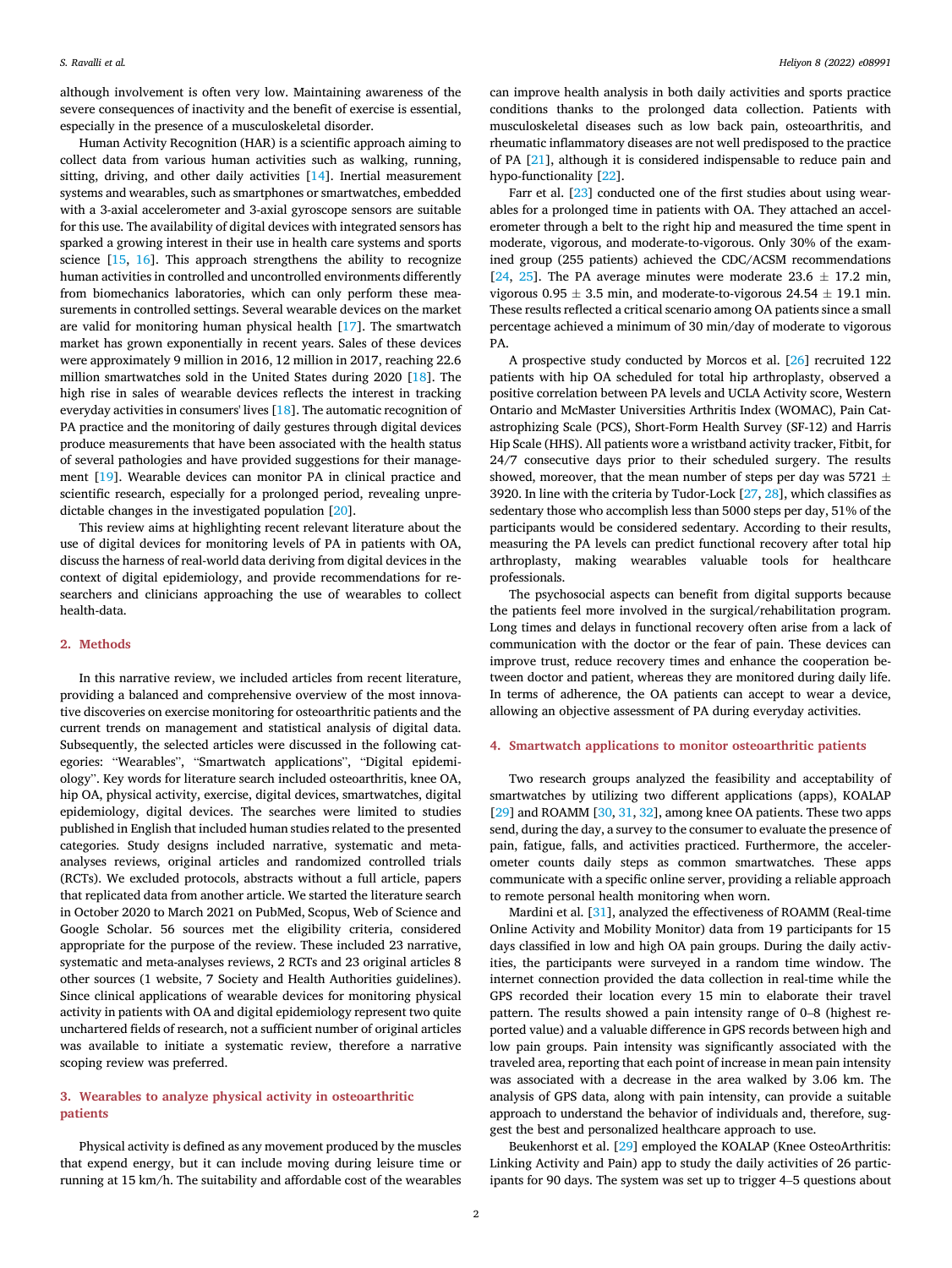knee pain and quality of life. Unlike the previous study, these questions were administered within a specific time window, with a response time of 10 s per question, and the raw data were collected once the smartwatch was placed in charge. A baseline and follow-up questionnaire were administered about participants' experience with wearables and the relationship with knee OA. Participants wore the smartwatch 73% (81/90) of the days, for average daily usage of 11 h. The authors focused on psychosocial adherence to the program to discriminate the effectiveness of this approach. Patients found it interesting to learn more about the relationship between pain and activity. They showed high adherence to daily surveys, suggesting that pain questions could be collected more frequently to provide a detailed pain history. However, administering the survey within a specific time frame was reported to interfere with daily activities.

Psychological involvement may be crucial to increase the interest of patients in their health. Firstly, a patient may be afraid to walk because of pain onset. The smartwatch can measure the distance travelled to make the patient aware of the exact moment in which the pain occurs. Secondly, the patient could show higher adherence to the project when he/ she feels constantly monitored, especially when there are no expectations. On the contrary, those with high expectations may become skeptical when the pain occurs in different circumstances aside from walking, e.g., sitting or standing.

# 5. The use of wearables to increase physical activity levels

The lack of knowledge of physical activity as healthy support can negatively influence the initiation and perpetuation of its practice. In this scenario, Davergne et al. [\[33](#page-6-4)] evaluated through a meta-analysis the efficacy of wearable devices to increase PA behavior in patients with rheumatic and musculoskeletal diseases. They included studies that used both common wearables (pedometer) and advanced wearables (smartwatch, fitness-tracker) for a short period, 0–8 weeks, or long period, <sup>&</sup>gt; <sup>8</sup> weeks. Participants wearing the devices demonstrated greater adherence to training plans versus control groups; for example, they increased their daily steps for an average of 1,520 steps and achieved 16 min of moderate-to-vigorous PA. Those patients increased their fitness levels because they recognized the smartwatch as helpful in analyzing progress or any conditions that could lead to the onset of pain. Patients with OA are generally used to performing about 10 min of vigorous activity [\[34](#page-6-5)]; instead, these results suggest the efficacy of wearables to motivate patients to increase their PA levels.

Li et al. [[35\]](#page-6-6) enrolled 51 participants with knee OA and evaluated the results of a 12-week PA program through a smartwatch and accelerometer, Fitbit, and SenseWear Mini, respectively. During weeks 1–8, a personal trainer followed the participants and helped them with a phone call to change their PA where necessary. During weeks 9–12, participants had to continue their activity without a call from the personal trainer, although they could still email him to ask questions. Data present an increase of moderate-to-vigorous PA from baseline to week 13 of 10 min. Patients underwent successive follow-ups, attesting a constant increase of PA levels. In this scenario, wearables to monitor and personal trainer counseling resulted in effective support and motivated the patients to exercise and maintain a more active lifestyle.

# 6. Digital epidemiology

The spread of the Internet and the use of digital devices, e.g., smartphones and wearables, are rapidly introducing a new methodological approach for studying real-world phenomena. Clinical practice is experiencing an escalating transition from manual to automatized data collection. Therefore, as clinical information is progressively stored digitally, manipulating the data is easier and more accessible to other professionals. Collecting data from popular devices allows reaching an enormous number of people. It paves the way for the concept of "Digital Epidemiology" broadly and quickly defined as the epidemiology that uses

digital data. Marcel Salathé, currently an associate professor at the École Polytechnique Fédérale de Lausanne (EPFL), Switzerland, suggests another well-thought definition: "Digital Epidemiology is epidemiology that uses data that was generated outside the public health system, i.e., with data that was not generated with the primary purpose of doing epidemiology" [[36\]](#page-6-7). This definition cleverly focuses on a creative way to analyze existing data, whether normally generated through the daily use of digital devices (e.g., posts on social media, geotracking) or for other purposes (e.g., apps for exercise or consumption of calories, electronic medical and pharmaceutical records). It allows seeking and recognizing those types of data generated outside of public health that may be available and suitable for epidemiological studies, laying the foundation for "worldwide-based cohort studies".

Traditional medical records and self-reported questionnaires regarding the health status of the patients can be corroborated by digital patient-derived data to provide a more comprehensive picture of the clinical case [[37\]](#page-6-8) ([Figure 1\)](#page-3-0). As wearable for PA in OA subjects, digital sources, practical to retrieve relevant information from the patient, could also be represented by internet activity (social media, forums) [\[38](#page-6-9)], credit card payments (pharmacy and grocery purchases), dedicated mobile apps (fitness, mental state, sleep monitoring). Lippi et al. [\[39](#page-6-10)] estimated a great increase, in the next future, of the amount of digital epidemiological research, in the form of PubMed articles, based on Google Trends (i.e., the frequency of word research) such as official cancer statistics [\[40](#page-6-11)]. Park et al. [\[41](#page-6-12)] reviewed 109 research articles that used digital data for epidemiological purposes by identifying health topic domains combined with different data sources. Health professionals can use digital supplementing data to elaborate a well-suited treatment to handle specific disease symptomatology, progression, or therapy outcomes. Instead, the scientific community can observe the influence of different behaviors or risk factors among large populations. In this context, sedentary behavior is one of the risk factors for OA onset, although it is challenging to estimate and quantify during someone's lifetime, exclusively through routine clinical visits and questionnaires. A retrospective investigation through digital data would be a helpful asset to the diagnostic process. Researchers can use sensors, accelerometers, and gyroscopes for longitudinal studies concerning the physical ability and PA of the patient during the day, especially in pathological conditions, such as OA, affecting the musculoskeletal system. Although this method of investigation is still in its infancy, it can spread over different medical areas such as neurodegenerative, psychiatric, or metabolic disorders [\[42](#page-6-13), [43\]](#page-6-14).

The intensity, duration, type, and frequency of PA, even simply walking, can draw attention to a wide range of health behavioral patterns, connected to mood changes or sleep disturbances. However, analyzing large-scale datasets requires data and medical science expertise to answer epidemiological questions about health issues. Hicks et al. [\[44](#page-6-15)] provided valuable guidelines for harnessing a large volume of data from smartphone apps and wearable devices relating to PA and other health behaviors and addressing the limitations concerning the analysis methods [\(Figure 2](#page-4-0)). The authors also outlined several common potential sources of error: complex intrinsic nature of the data because collected without a specific aim; missing data owing to measurement inaccuracy; different expectations about data-sharing partnerships between Academia and Industry.

### 7. Advantages and bias of metadata

As with any new type of information, patient-generated data and outof-lab settings need further research to standardize the collection method. Large-scale studies, for example, have been conducted through the use of wearable devices by the mobile health company Azumio [[45,](#page-6-16) [46\]](#page-6-17). They realized a low-cost app, e.g., Argus, designed for every smartphone and suitable for studies involving a large cohort of subjects, especially when difficult to provide wearable sensors [[47,](#page-6-18) [48\]](#page-6-19). Mobile phone metadata have been already used effectively to monitor sleep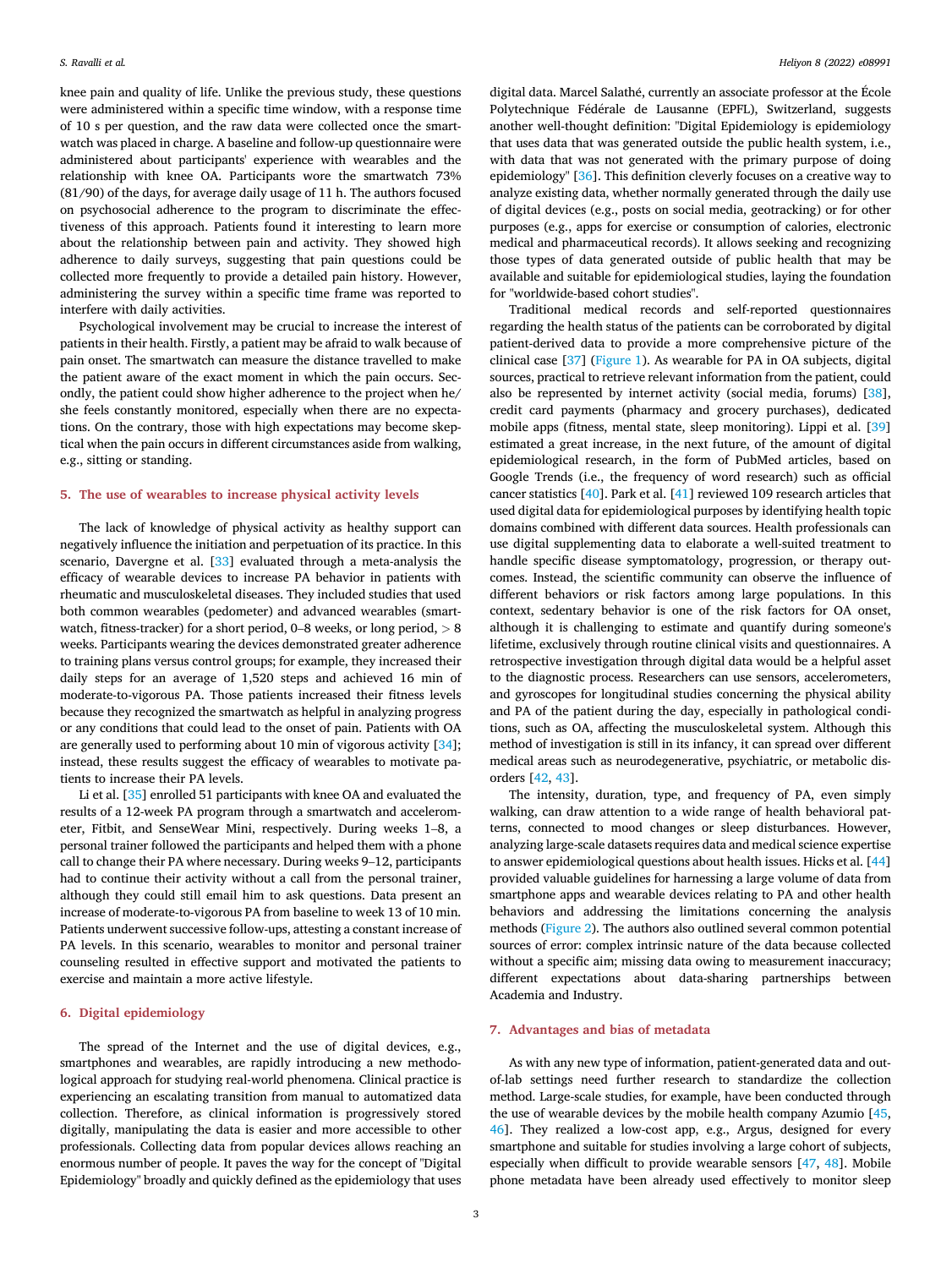<span id="page-3-0"></span>

Figure 1. Overview of the relationship between traditional medical records, digital devices and digital epidemiology, and its impact on health system and patient care.

[[49\]](#page-6-20), emotional states [\[50](#page-6-21)], transmission of diseases, such as malaria [[51\]](#page-6-22), and viruses [[38](#page-6-9)], and to predict poverty and wealth in countries [[52\]](#page-6-23). The obvious advantage of this device is its widespread use, counting smartphone owners in 69% of the population in developed countries and 46% in developing economies [[46\]](#page-6-17).

Although the ease with which these devices are commonly found in the population is an incentive to use them, their validity is not free from bias. Studies based on patient-derived digital data should describe the characteristics of the people examined to allow for good clustering of data and minimal variation between large samples. Selection bias can occur, as users may not represent a homogenous population, and information about gender, age, geographic location, socioeconomic status, race/ethnicity could lack; sensitivity or robustness testing is suggested [[44\]](#page-6-15). Furthermore, wearable devices and smartphones need to be validated as digital tools, supporting the translation from the traditional tools used in common medical practice. A high rate of operator error and missing data should be considered as the patients themselves are responsible for the correct use of the devices. Long-term monitoring of patients is an attractive window of observation for physicians and researchers, even if these long times can lead patients to incorrect use of the device or withdrawal from the study. Positive feedback, self-management, and self-awareness can increase the program's adherence and reduce the withdrawal rate [[53\]](#page-6-24). For example, PA monitor apps have a persuasive interface that reinforces and motivates attitudes to achieve or keep up with goals [\[54\]](#page-6-25).

One drawback imposed by the use of digital devices is related to the mean age of the patients. Indeed, the elderly are discouraged from using applications and software; therefore, the subjects' age should also be considered, especially for OA disease which mostly involves the elders. However, this obstacle is most likely evident in the current historical period, when the older population struggles to adapt to the rapid technological advancements of modern electronics.

# 8. Data privacy

Finally, specific guidelines for consent, data processing, and international security standards are fundamental to maintaining public trust, strengthening data privacy, and providing secure access to personal data [[55\]](#page-6-26). On the contrary, the current trend of major internet services to strictly protect their data ownership may slow down the spread and growth of digital epidemiology, limiting the open access for researchers and public health organizations [[36\]](#page-6-7).

In the context of the COVID-19 outbreak, M.M. Mello and C.J. Wang [[56\]](#page-6-27) raised ethical issues linked to digital epidemiology, sustaining a powerful concept: "these new uses of people's data can involve both personal and social harms, but so does failing to harness the enormous power of data to arrest epidemics".

#### 9. Guidelines to monitor physical activity through wearables

Remote movement analysis can be as valuable as controversial, especially concerning patients who are not prone to technological advances. In the health promotion field, digital support can reach consumers in any way, via mobile phone or smartwatch. They represent a common, feasible, and low-cost tool for monitoring daily activities and PA for clinical and research purposes ([Figure 3](#page-4-1)). In this review, we suggest the following guidelines when approaching the PA levels in OA analysis:

- Uploading data collected from smartwatches in real-time rather than during charging, preventing their loss.
- Preventing taking off the smartwatch or losing data through more extended battery life.
- Sending a maximum of 5 questions per day without a specific time frame, allowing the participants to answer at their convenience.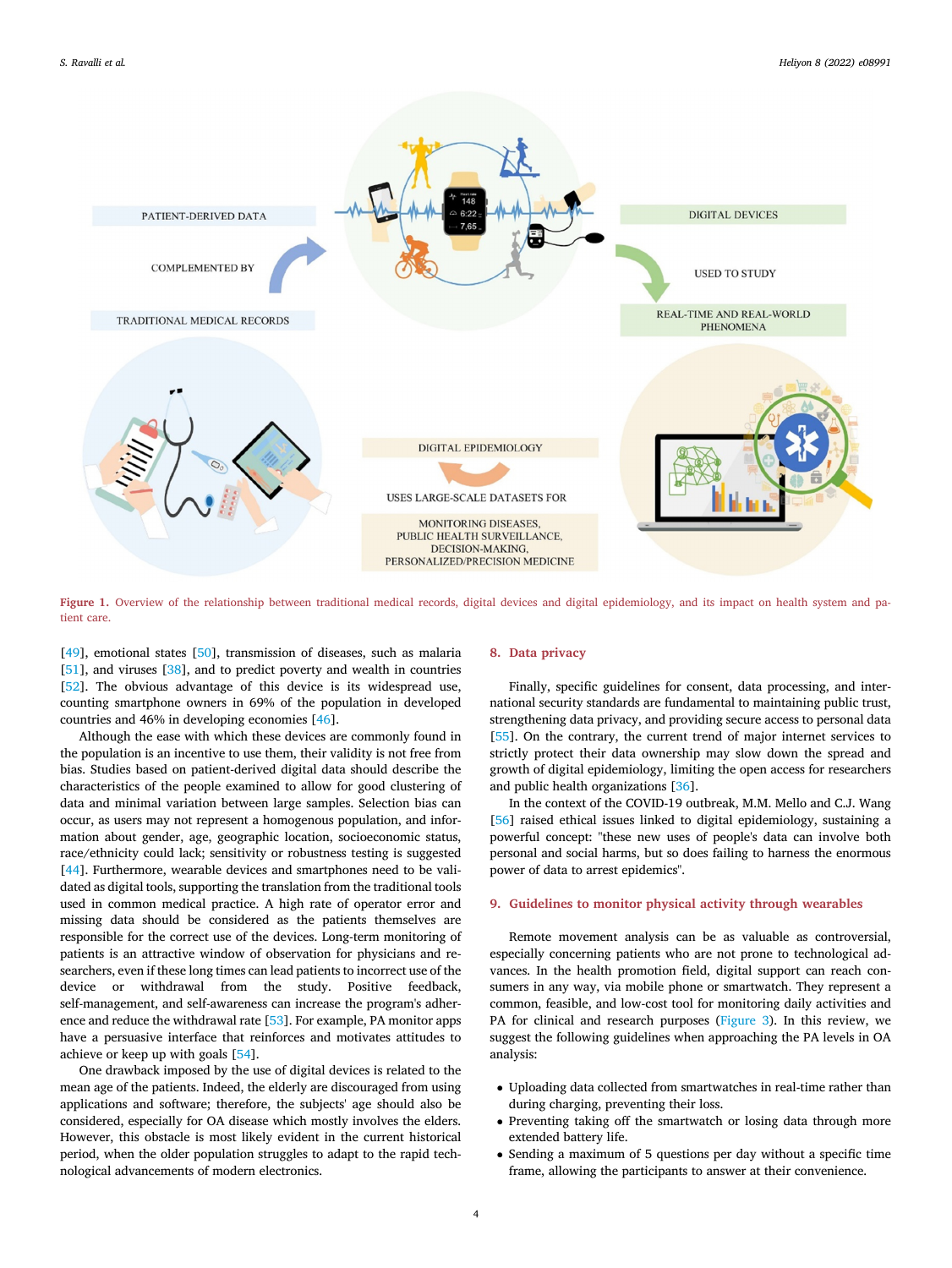<span id="page-4-0"></span>

<span id="page-4-1"></span>Figure 2. Workflow for analyzing large-scale datasets from commercial devices to provide epidemiological insights. Source: Hicks et al. [[44\]](#page-6-15). Creative Commons Attribution 4.0 International License <http://creativecommons.org/licenses/by/4.0/>.



Figure 3. Recommended features to consider in the use of smartwatches for assessment of PA in OA patients.

- Questions must be quick and easy to answer, taking up to 10 s.
- Patients can comment on their pain so that they can communicate their perceptions better.
- Analyzing different circumstances, e.g., sitting or standing, whereas these positions might cause severe pain.
- $\bullet$  Introduce a simplified version of the WOMAC index to assess the OA physical functioning, administered through the smartwatch.

The following factors have to be considered to enhance the quality of physical activity: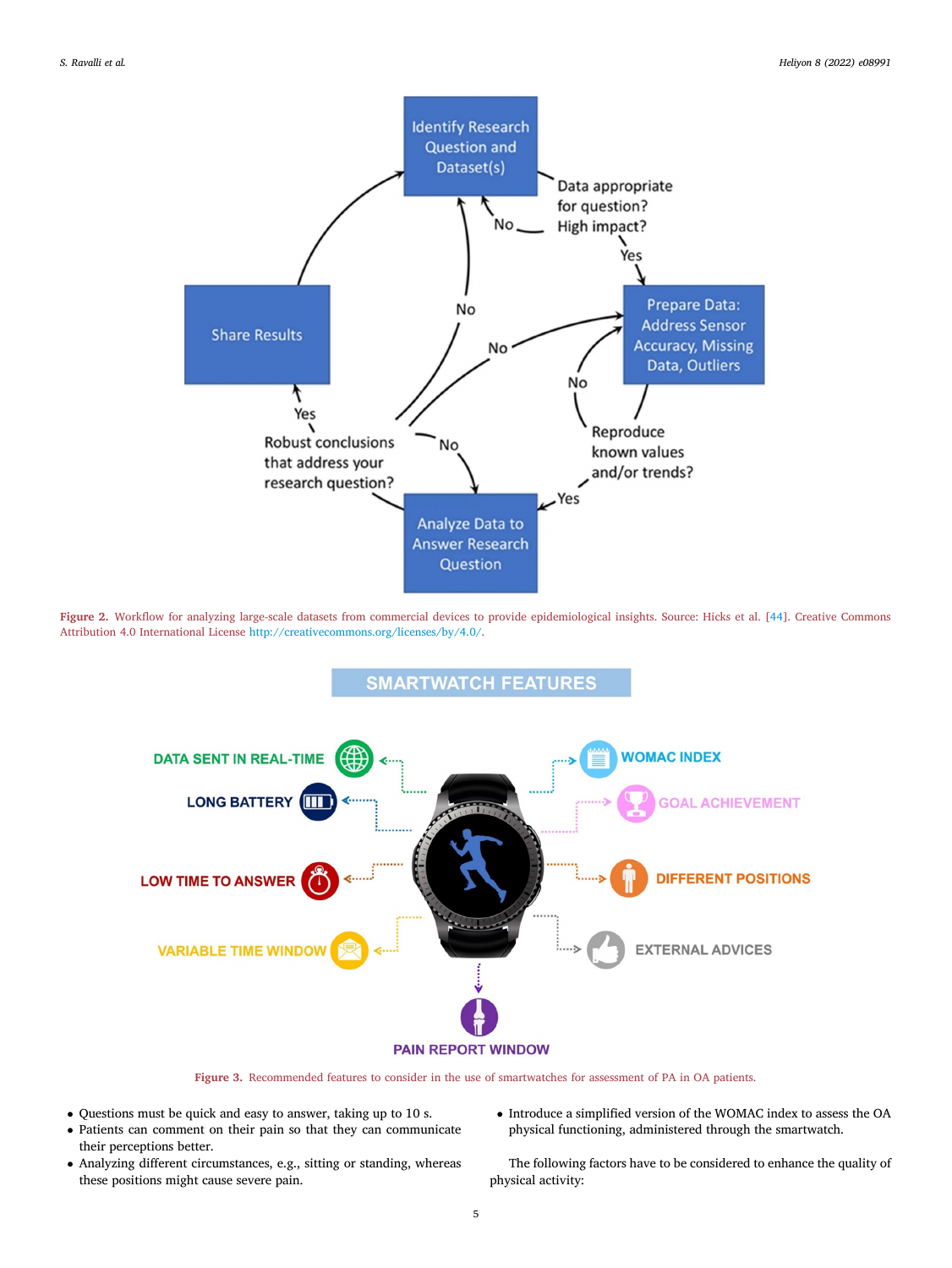- Increase motivation to perform PA by consulting personal achievements and progress.
- Strengthen adherence through the counseling of a personal trainer or physical therapist.
- Customize PA programs based on the subject's pain or difficulties.

## 10. Perspective

Daily habits, like performing PA or sleeping, have a renowned effect on musculoskeletal, neurological, cardiovascular systems, and overall wellness. However, until the advent of modern technology, these behaviors were difficult to observe and quantify during their lifetime. Collecting the data from smartphones and wearables is a valuable method to study real-time and real-world habits, especially in subjects with diseases. This approach can stimulate significant changes towards a healthier lifestyle in people suffering from painful conditions such as OA to reduce pharmacological and surgical interventions and slow the progression of the disease; with personal, social, and economic gains. More specifically, the studies reported in here highlight the advantages in using digital devices in OA patients to encourage them to maintain and promote exercise. Finally, digital epidemiology has the conditions to be considered a preliminary tool for observing phenomena related to the health sphere, such as outbreaks of the disease, therapeutic effects of the medications, health surveillance, or how OA is perceived by the general public earlier than conventional health epidemiology. A fruitful collaboration between biomedical researchers and data scientists will be needed to exploit the exponential volume of information, directing commercial apps and devices towards improving health at the individual, group, and population levels.

### **Declarations**

# Author contribution statement

All authors listed have significantly contributed to the development and the writing of this article.

# Funding statement

This work was supported by University Research Project Grant (PIACERI Found – NATURE-OA-2020-2022), Department of Biomedical and Biotechnological Sciences (BIOMETEC), University of Catania, Italy.

#### Data availability statement

No data was used for the research described in the article.

#### Declaration of interests statement

The authors declare no conflict of interest.

# Additional information

No additional information is available for this paper.

#### <span id="page-5-0"></span>References

- <span id="page-5-1"></span>[1] [Y.N. Boutcher, Exercise is medicine: the importance of exercise as preventative](http://refhub.elsevier.com/S2405-8440(22)00279-1/sref1) [medicine for a disease-free lifestyle, Fitness Medicine \(2016\)](http://refhub.elsevier.com/S2405-8440(22)00279-1/sref1).
- <span id="page-5-2"></span>[2] [J.A. Knight, Physical inactivity: associated diseases and disorders, Ann. Clin. Lab.](http://refhub.elsevier.com/S2405-8440(22)00279-1/sref2) [Sci. 42 \(3\) \(2012 Summer\) 320](http://refhub.elsevier.com/S2405-8440(22)00279-1/sref2)–[337. PMID: 22964623.](http://refhub.elsevier.com/S2405-8440(22)00279-1/sref2)
- [3] [C.E. Garber, B. Blissmer, M.R. Deschenes, B.A. Franklin, M.J. Lamonte, I.M. Lee,](http://refhub.elsevier.com/S2405-8440(22)00279-1/sref3) [D.C. Nieman, D.P. Swain, American College of Sports Medicine, American College](http://refhub.elsevier.com/S2405-8440(22)00279-1/sref3) [of Sports Medicine position stand. Quantity and quality of exercise for developing](http://refhub.elsevier.com/S2405-8440(22)00279-1/sref3) [and maintaining cardiorespiratory, musculoskeletal, and neuromotor](http://refhub.elsevier.com/S2405-8440(22)00279-1/sref3) fitness in [apparently healthy adults: guidance for prescribing exercise, Med. Sci. Sports Exerc.](http://refhub.elsevier.com/S2405-8440(22)00279-1/sref3) [43 \(7\) \(2011 Jul\) 1334](http://refhub.elsevier.com/S2405-8440(22)00279-1/sref3)–[1359. PMID: 21694556.](http://refhub.elsevier.com/S2405-8440(22)00279-1/sref3)
- <span id="page-5-3"></span>[4] [W.L. Haskell, I.M. Lee, R.R. Pate, K.E. Powell, S.N. Blair, B.A. Franklin, C.A. Macera,](http://refhub.elsevier.com/S2405-8440(22)00279-1/sref4) [G.W. Heath, P.D. Thompson, A. Bauman, Physical activity and public health:](http://refhub.elsevier.com/S2405-8440(22)00279-1/sref4) [updated recommendation for adults from the American College of Sports Medicine](http://refhub.elsevier.com/S2405-8440(22)00279-1/sref4) [and the American Heart Association, Med. Sci. Sports Exerc. 39 \(8\) \(2007 Aug\)](http://refhub.elsevier.com/S2405-8440(22)00279-1/sref4) [1423](http://refhub.elsevier.com/S2405-8440(22)00279-1/sref4)–[1434. PMID: 17762377.](http://refhub.elsevier.com/S2405-8440(22)00279-1/sref4)
- <span id="page-5-4"></span>[5] [World Health Organization \(WHO\), Global Recommendations on Physical Activity](http://refhub.elsevier.com/S2405-8440(22)00279-1/sref5) [for Health, World Health Organization, Geneva, Switzerland, 2010.](http://refhub.elsevier.com/S2405-8440(22)00279-1/sref5)
- <span id="page-5-5"></span>[6] [T. Neogi, The epidemiology and impact of pain in osteoarthritis, Osteoarthritis](http://refhub.elsevier.com/S2405-8440(22)00279-1/sref6) [Cartilage 21 \(9\) \(2013\) 1145](http://refhub.elsevier.com/S2405-8440(22)00279-1/sref6)–[1153](http://refhub.elsevier.com/S2405-8440(22)00279-1/sref6).
- <span id="page-5-6"></span>[7] [D. Primorac, V. Molnar, V. Mati](http://refhub.elsevier.com/S2405-8440(22)00279-1/sref7)š[i](http://refhub.elsevier.com/S2405-8440(22)00279-1/sref7)ć[, D. Hudetz,](http://refhub.elsevier.com/S2405-8440(22)00279-1/sref7) Ž. Jeleč[, E. Rod, F.](http://refhub.elsevier.com/S2405-8440(22)00279-1/sref7) Č[ukelj, D. Vidovi](http://refhub.elsevier.com/S2405-8440(22)00279-1/sref7)ć[,](http://refhub.elsevier.com/S2405-8440(22)00279-1/sref7) [T. Vrdoljak, B. Dobri](http://refhub.elsevier.com/S2405-8440(22)00279-1/sref7)č[i](http://refhub.elsevier.com/S2405-8440(22)00279-1/sref7)ć[, D. Anti](http://refhub.elsevier.com/S2405-8440(22)00279-1/sref7)č[evi](http://refhub.elsevier.com/S2405-8440(22)00279-1/sref7)ć[, M. Smoli](http://refhub.elsevier.com/S2405-8440(22)00279-1/sref7)ć[, M. Mi](http://refhub.elsevier.com/S2405-8440(22)00279-1/sref7)škulin, D. Ć[a](http://refhub.elsevier.com/S2405-8440(22)00279-1/sref7)ćić[, I. Bori](http://refhub.elsevier.com/S2405-8440(22)00279-1/sref7)ć, [Comprehensive review of knee osteoarthritis pharmacological treatment and the](http://refhub.elsevier.com/S2405-8440(22)00279-1/sref7) latest professional societies' [guidelines, Pharmaceuticals 14 \(3\) \(2021\) 205.](http://refhub.elsevier.com/S2405-8440(22)00279-1/sref7)
- <span id="page-5-7"></span>[8] [G.D. Deyle, C.S. Allen, S.C. Allison, N.W. Gill, B.R. Hando, E.J. Petersen,](http://refhub.elsevier.com/S2405-8440(22)00279-1/sref8) [D.I. Dusenberry, D.I. Rhon, Physical therapy versus glucocorticoid injection for](http://refhub.elsevier.com/S2405-8440(22)00279-1/sref8) [osteoarthritis of the knee, N. Engl. J. Med. 382 \(15\) \(2020 Apr 9\) 1420](http://refhub.elsevier.com/S2405-8440(22)00279-1/sref8)–[1429.](http://refhub.elsevier.com/S2405-8440(22)00279-1/sref8) [PMID: 32268027](http://refhub.elsevier.com/S2405-8440(22)00279-1/sref8).
- <span id="page-5-8"></span>[9] [G. Musumeci, C. Loreto, R. Imbesi, F.M. Trovato, A. Di Giunta, C. Lombardo,](http://refhub.elsevier.com/S2405-8440(22)00279-1/sref9) [S. Castorina, P. Castrogiovanni, Advantages of exercise in rehabilitation, treatment](http://refhub.elsevier.com/S2405-8440(22)00279-1/sref9)s [and prevention of altered morphological features in knee osteoarthritis. A narrative](http://refhub.elsevier.com/S2405-8440(22)00279-1/sref9) [review, Histol. Histopathol. 29 \(6\) \(2014 Jun\) 707](http://refhub.elsevier.com/S2405-8440(22)00279-1/sref9)–[719. Epub 2014 Jan 22. PMID:](http://refhub.elsevier.com/S2405-8440(22)00279-1/sref9) [24452819.](http://refhub.elsevier.com/S2405-8440(22)00279-1/sref9)
- <span id="page-5-9"></span>[10] [P. Castrogiovanni, M. Di Rosa, S. Ravalli, A. Castorina, C. Guglielmino, R. Imbesi,](http://refhub.elsevier.com/S2405-8440(22)00279-1/sref10) [M. Vecchio, F. Drago, M.A. Szychlinska, G. Musumeci, Moderate physical activity as](http://refhub.elsevier.com/S2405-8440(22)00279-1/sref10) [a prevention method for knee osteoarthritis and the role of synoviocytes as](http://refhub.elsevier.com/S2405-8440(22)00279-1/sref10) [biological key, Int. J. Mol. Sci. 20 \(3\) \(2019 Jan 25\) 511. PMID: 30691048; PMCID:](http://refhub.elsevier.com/S2405-8440(22)00279-1/sref10) [PMC6387266](http://refhub.elsevier.com/S2405-8440(22)00279-1/sref10).
- <span id="page-5-10"></span>[11] [R. Leonardi, M.C. Rusu, F. Loreto, C. Loreto, G. Musumeci, Immunolocalization and](http://refhub.elsevier.com/S2405-8440(22)00279-1/sref11) [expression of lubricin in the bilaminar zone of the human temporomandibular joint](http://refhub.elsevier.com/S2405-8440(22)00279-1/sref11) [disc, Acta Histochem. 114 \(1\) \(2012 Jan\) 1](http://refhub.elsevier.com/S2405-8440(22)00279-1/sref11)–[5. Epub 2011 Sep 28. PMID: 21955422.](http://refhub.elsevier.com/S2405-8440(22)00279-1/sref11)
- <span id="page-5-11"></span>[12] [G. Musumeci, C. Loreto, M.L. Carnazza, V. Cardile, R. Leonardi, Acute injury affects](http://refhub.elsevier.com/S2405-8440(22)00279-1/sref12) [lubricin expression in knee menisci: an immunohistochemical study, Ann. Anat. 195](http://refhub.elsevier.com/S2405-8440(22)00279-1/sref12) [\(2\) \(2013 Mar\) 151](http://refhub.elsevier.com/S2405-8440(22)00279-1/sref12)–[158. Epub 2012 Sep 12. PMID: 23083677](http://refhub.elsevier.com/S2405-8440(22)00279-1/sref12).
- <span id="page-5-12"></span>[13] [S. Ravalli, M.A. Szychlinska, G. Lauretta, G. Musumeci, New insights on mechanical](http://refhub.elsevier.com/S2405-8440(22)00279-1/sref13) [stimulation of mesenchymal stem cells for cartilage regeneration, Appl. Sci. 10 \(8\)](http://refhub.elsevier.com/S2405-8440(22)00279-1/sref13) [\(2020\) 2927.](http://refhub.elsevier.com/S2405-8440(22)00279-1/sref13)
- <span id="page-5-13"></span>[14] [C. Jobanputra, J. Bavishi, N. Doshi, Human activity recognition: a survey, Procedia](http://refhub.elsevier.com/S2405-8440(22)00279-1/sref14) [Comput. Sci. 155 \(2019\) 698](http://refhub.elsevier.com/S2405-8440(22)00279-1/sref14)–[703.](http://refhub.elsevier.com/S2405-8440(22)00279-1/sref14)
- <span id="page-5-14"></span>[15] [R.S. Antunes, L.A. Seewald, V.F. Rodrigues, L.G. Costa CAD Jr., R.R. Righi, et al.,](http://refhub.elsevier.com/S2405-8440(22)00279-1/sref15) A survey of sensors in healthcare workfl[ow monitoring, J ACM Comput. Surv. 51](http://refhub.elsevier.com/S2405-8440(22)00279-1/sref15) [\(2\) \(2018\). Article 42.](http://refhub.elsevier.com/S2405-8440(22)00279-1/sref15)
- <span id="page-5-15"></span>[16] [G. Botilias, A. Papoutsis, P. Karvelis, C. Stylios, Track My Health: An IoT approach](http://refhub.elsevier.com/S2405-8440(22)00279-1/sref16) [for data acquisition and activity recognition, Stud. Health Technol. Inf. 273 \(2020\)](http://refhub.elsevier.com/S2405-8440(22)00279-1/sref16) [266](http://refhub.elsevier.com/S2405-8440(22)00279-1/sref16)–[271. Epub 2020/10/23. PMID: 33087625](http://refhub.elsevier.com/S2405-8440(22)00279-1/sref16).
- <span id="page-5-16"></span>[17] [S. Nazir, Y. Ali, N. Ullah, I. García-Magari](http://refhub.elsevier.com/S2405-8440(22)00279-1/sref17)n[o, Internet of things for healthcare using](http://refhub.elsevier.com/S2405-8440(22)00279-1/sref17) ~ [effects of mobile computing: a systematic literature review, Wireless Commun.](http://refhub.elsevier.com/S2405-8440(22)00279-1/sref17) [Mobile Comput. 2019 \(2019\) 1](http://refhub.elsevier.com/S2405-8440(22)00279-1/sref17)–[20](http://refhub.elsevier.com/S2405-8440(22)00279-1/sref17).
- <span id="page-5-17"></span>[18] Smartwatch Devices Unit Sales in the United States from 2016 to 2020, 2021. [https://www.statista.com/statistics/381696/wearables-unit-sales-forecast-united](https://www.statista.com/statistics/381696/wearables-unit-sales-forecast-united-states-by-category/)[states-by-category/.](https://www.statista.com/statistics/381696/wearables-unit-sales-forecast-united-states-by-category/) (Accessed 20 November 2021).
- <span id="page-5-18"></span>[19] [G. Ogbuabor, R. La, Human activity recognition for healthcare using smartphones,](http://refhub.elsevier.com/S2405-8440(22)00279-1/sref19) [in: Proceedings of the 2018 10th International Conference on Machine Learning](http://refhub.elsevier.com/S2405-8440(22)00279-1/sref19) [and Computing, Association for Computing Machinery, Macau, China, 2018,](http://refhub.elsevier.com/S2405-8440(22)00279-1/sref19) [pp. 41](http://refhub.elsevier.com/S2405-8440(22)00279-1/sref19)–[46](http://refhub.elsevier.com/S2405-8440(22)00279-1/sref19).
- <span id="page-5-19"></span>[20] [A. Henriksen, M. Haugen Mikalsen, A.Z. Woldaregay, M. Muzny, G. Hartvigsen,](http://refhub.elsevier.com/S2405-8440(22)00279-1/sref20) L.A. Hopstock, et al., Using fi[tness trackers and smartwatches to measure physical](http://refhub.elsevier.com/S2405-8440(22)00279-1/sref20) [activity in research: analysis of consumer wrist-worn wearables, J. Med. Internet](http://refhub.elsevier.com/S2405-8440(22)00279-1/sref20) [Res. 20 \(3\) \(2018\), e110](http://refhub.elsevier.com/S2405-8440(22)00279-1/sref20).
- <span id="page-5-20"></span>[21] [T. O'Dwyer, T. Rafferty, F. O'Shea, C. Gissane, F. Wilson, Physical activity](http://refhub.elsevier.com/S2405-8440(22)00279-1/sref21) [guidelines: is the message getting through to adults with rheumatic conditions?](http://refhub.elsevier.com/S2405-8440(22)00279-1/sref21) [Rheumatology 53 \(10\) \(2014\) 1812](http://refhub.elsevier.com/S2405-8440(22)00279-1/sref21)–[1817](http://refhub.elsevier.com/S2405-8440(22)00279-1/sref21).
- <span id="page-5-21"></span>[22] [A. Qaseem, T.J. Wilt, R.M. McLean, M.A. Forciea, Noninvasive treatments for acute,](http://refhub.elsevier.com/S2405-8440(22)00279-1/sref22) [subacute, and chronic low back pain: a clinical practice guideline from the](http://refhub.elsevier.com/S2405-8440(22)00279-1/sref22) [American College of physicians, Ann. Intern. Med. 166 \(7\) \(2017\) 514](http://refhub.elsevier.com/S2405-8440(22)00279-1/sref22)–[530. Epub](http://refhub.elsevier.com/S2405-8440(22)00279-1/sref22) [2017/02/14. PMID: 28192789](http://refhub.elsevier.com/S2405-8440(22)00279-1/sref22).
- <span id="page-5-22"></span>[23] [J.N. Farr, S.B. Going, T.G. Lohman, L. Rankin, S. Kasle, M. Cornett, et al., Physical](http://refhub.elsevier.com/S2405-8440(22)00279-1/sref23) [activity levels in patients with early knee osteoarthritis measured by accelerometry,](http://refhub.elsevier.com/S2405-8440(22)00279-1/sref23) [Arthritis Rheum. 59 \(9\) \(2008\) 1229](http://refhub.elsevier.com/S2405-8440(22)00279-1/sref23)–[1236](http://refhub.elsevier.com/S2405-8440(22)00279-1/sref23).
- <span id="page-5-23"></span>[24] [US Department of Health and Human Services, Physical Activity and Health: a](http://refhub.elsevier.com/S2405-8440(22)00279-1/sref24) [Report of the Surgeon General, Centers for Disease Control and Prevention,](http://refhub.elsevier.com/S2405-8440(22)00279-1/sref24) [National Center for Chronic Disease Prevention and Health Promotion, Atlanta,](http://refhub.elsevier.com/S2405-8440(22)00279-1/sref24) [1996, pp. 85](http://refhub.elsevier.com/S2405-8440(22)00279-1/sref24)–[259](http://refhub.elsevier.com/S2405-8440(22)00279-1/sref24).
- <span id="page-5-24"></span>[25] [American College of Sports Medicine Position Stand: the recommended quantity](http://refhub.elsevier.com/S2405-8440(22)00279-1/sref25) [and quality of exercise for developing and maintaining cardiorespiratory and](http://refhub.elsevier.com/S2405-8440(22)00279-1/sref25) muscular fitness, and fl[exibility in healthy adults, Med. Sci. Sports Exerc. 30 \(1998\)](http://refhub.elsevier.com/S2405-8440(22)00279-1/sref25) [975](http://refhub.elsevier.com/S2405-8440(22)00279-1/sref25)–[991.](http://refhub.elsevier.com/S2405-8440(22)00279-1/sref25)
- <span id="page-5-25"></span>[26] [M.W. Morcos, M.G. Teeter, L.E. Somerville, B. Lanting, Correlation between hip](http://refhub.elsevier.com/S2405-8440(22)00279-1/sref26) [osteoarthritis and the level of physical activity as measured by wearable technology](http://refhub.elsevier.com/S2405-8440(22)00279-1/sref26) [and patient-reported questionnaires, J. Orthop. 20 \(2020\) 236](http://refhub.elsevier.com/S2405-8440(22)00279-1/sref26)–[239.](http://refhub.elsevier.com/S2405-8440(22)00279-1/sref26)
- <span id="page-5-26"></span>[27] [C. Tudor-Locke, R. Jones, A.M. Myers, D.H. Paterson, N.A. Ecclestone, Contribution](http://refhub.elsevier.com/S2405-8440(22)00279-1/sref27) [of structured exercise class participation and informal walking for exercise to daily](http://refhub.elsevier.com/S2405-8440(22)00279-1/sref27) [physical activity in community-dwelling older adults, Res. Q. Exerc. Sport 73 \(3\)](http://refhub.elsevier.com/S2405-8440(22)00279-1/sref27) [\(2002 Sep\) 350](http://refhub.elsevier.com/S2405-8440(22)00279-1/sref27)–[356. PMID: 12230344](http://refhub.elsevier.com/S2405-8440(22)00279-1/sref27).
- <span id="page-5-27"></span>[28] [C. Tudor-Locke, D.R. Bassett Jr., How many steps/day are enough? Preliminary](http://refhub.elsevier.com/S2405-8440(22)00279-1/sref28) [pedometer indices for public health, Sports Med. 34 \(1\) \(2004\) 1](http://refhub.elsevier.com/S2405-8440(22)00279-1/sref28)–[8. PMID:](http://refhub.elsevier.com/S2405-8440(22)00279-1/sref28) [14715035.](http://refhub.elsevier.com/S2405-8440(22)00279-1/sref28)